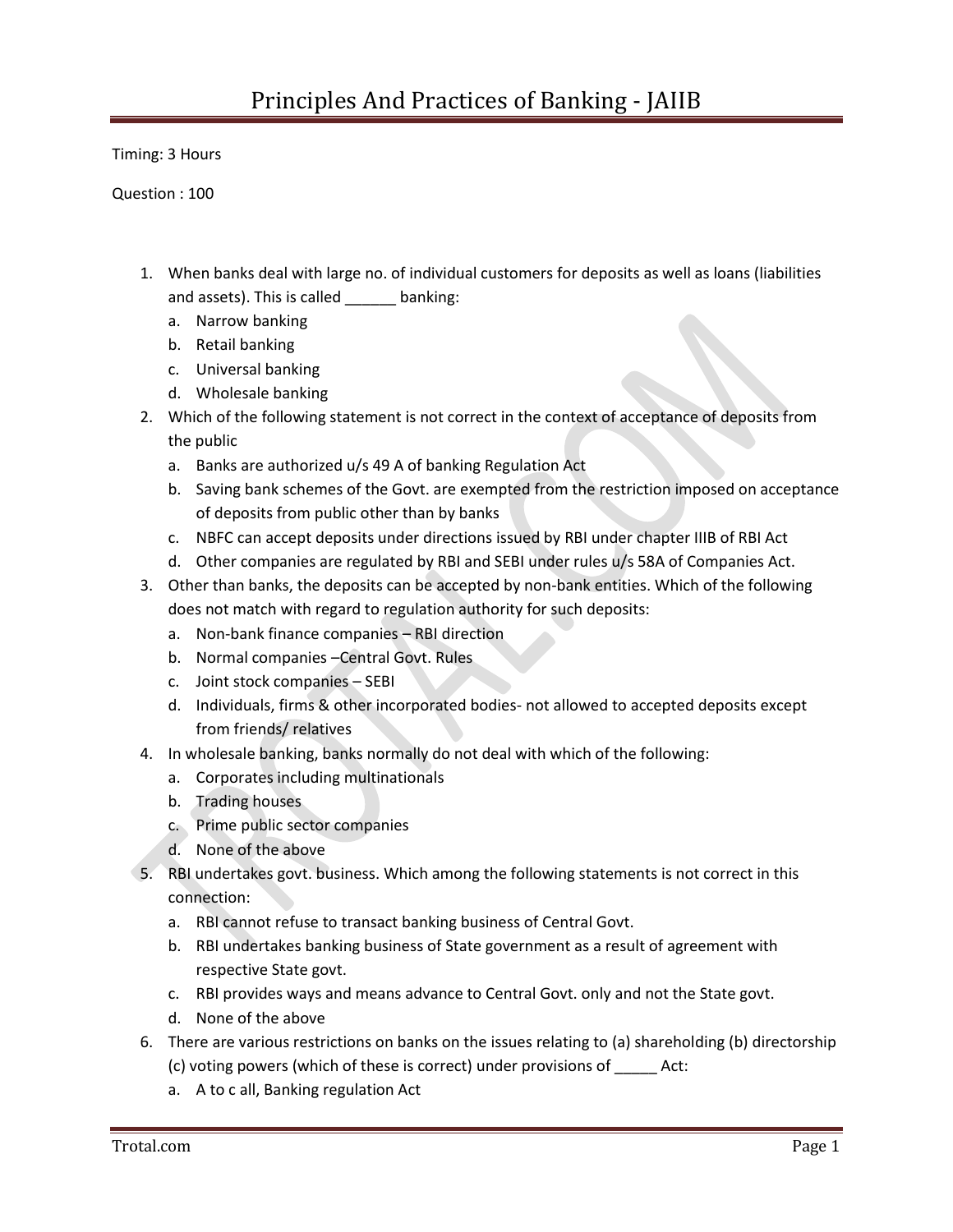- b. A and b only , Banking regulation Act
- c. b and c only , Banking regulation Act
- d. a and c only ,RBI Act
- 7. The facility that enables Indian exporters to extend term credit to importers of eligible goods at the post- shipment stage is called
	- a. buyer's credit
	- b. channel financing
	- c. seller's credit
	- d. supply chain partnering
- 8. U/s 35-A of Banking Regulation Act, a banking company, before allowing transfer of shares is required to obtain RBI acknowledgment if such transfer results in holding more than 30 % of the paid up capital of the bank:
	- a. 2%
	- b. 5%
	- c. 7.5%
	- d. 10%
- 9. Mr. Des Raj issues a cheque favouring Mr. Raj Kumar, who endorses it in blank and delivers to Mr. Tahir Hussian. Mr. Tahir makes another endorsement in favour to Mr. Ravi Kumar recover?
	- a. Des Raj
	- b. Raj Kumar
	- c. Tahir Hussian
	- d. Mr. Des Raj and Raj Kumar only
- 10. Which of the following is correct in the context of holding of share capital in an RRB
	- a. Central Govt. 50%, State Govt.35%, Sponsoring Bank 15%
	- b. Central Govt. 35%, State Govt.15%, Sponsoring Bank 50%
	- c. Central Govt. 50%, State Govt.15%, Sponsoring Bank 35%
	- d. Central Govt. 35%, State Govt.50%, Sponsoring Bank 15%
- 11. The contract notes that ate issued by Foreign Institutional Investors (FIIs) to their clients (not registered with SEBI), investing in Indian stock market:
- a. Depository receipt
- b. Derivative
- c. Option
- d. Participatory notes
- 12. Which among the following relationship of bank and customer is not properly matched
	- a. Lockers- lessor & lessee
	- b. Standing Instruction- agent & principal
	- c. Assignment Assignor and assignee
	- d. Loan account- creditor and debtor
- 13. Find out the incorrect statement regarding term of office of directors of a bank:
	- a. A whole time directors is appointed for a term not exceeding 5 years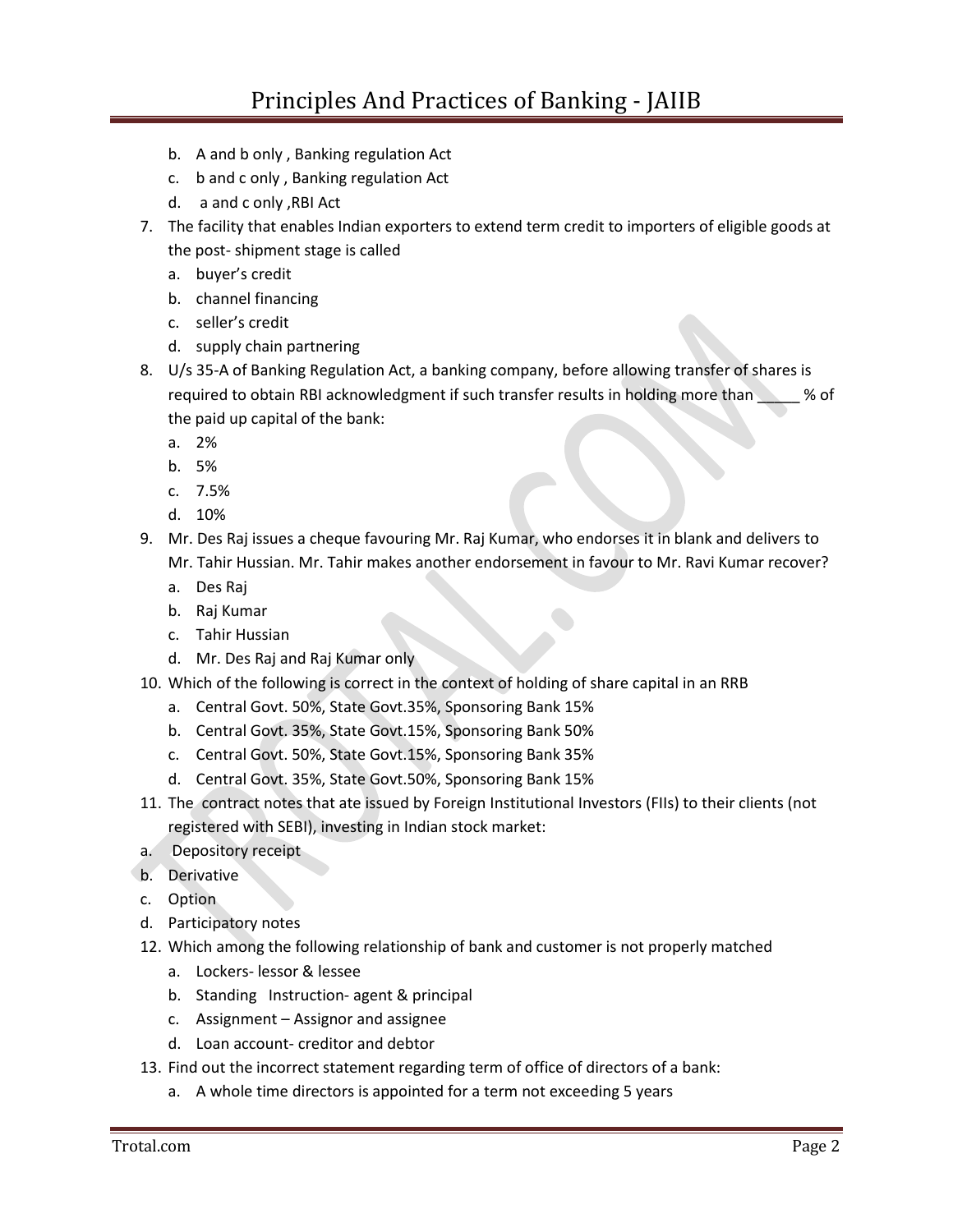- b. Term of a whole time director can be renewed for further period 5 years
- c. A part-time director is appointed for a term not exceeding 5 years
- d. A part-time director can hold office for consecutive period up to 8 years.
- 14. The deposits to be accepted by the banks can be (a) demand deposits (b) deposits payable after a fixed period (c) deposits of money or articles (d) these can be from any person who offers money for that purpose. Which of these is correct:
	- a. A to d all
	- b. A, b and c only
	- c. A, c and d only
	- d. B, c and d only
- 15. Under provisions of which of the following relating to account of a customer can be disclosed (a) as per banking practices (b) as per provisions of the law (c) as per implied or express consent of the customer (d) disclosure in public interest:
	- a. A, b and d only
	- b. B, c and d only
	- c. A, b and c only
	- d. A to d all

16. \_\_\_\_\_\_\_\_ market provides a platform for trading of existing securities and price discovery

thereof:

- a. Primary market
- b. Secondary market
- c. Money market
- d. Insurance market
- 17. A bank has possession of certain securities of the customer. Which of the following relationships in the context, is not correct:
	- a. To secure a loan- creditor and debtor
	- b. To collect interest on securities- agent and principal
	- c. Left by mistake- bailee and bailor
	- d. Given for safe custody bailee and bailor
- 18. Under which of the following circumstances , a bank need to give notice to the customer, before exercising right of set off:
	- a. When customer has expired
	- b. When customer has gone abroad indefinitely
	- c. When garnishee order has been received
	- d. When attachment order has been received
- 19. Certain category of banks in India are incorporated under the provisions of Companies Act 1956 which mainly include:
	- a. Public sector banks, private banks and foreign banks
	- b. RRBs, private banks and foreign banks
	- c. private banks and foreign banks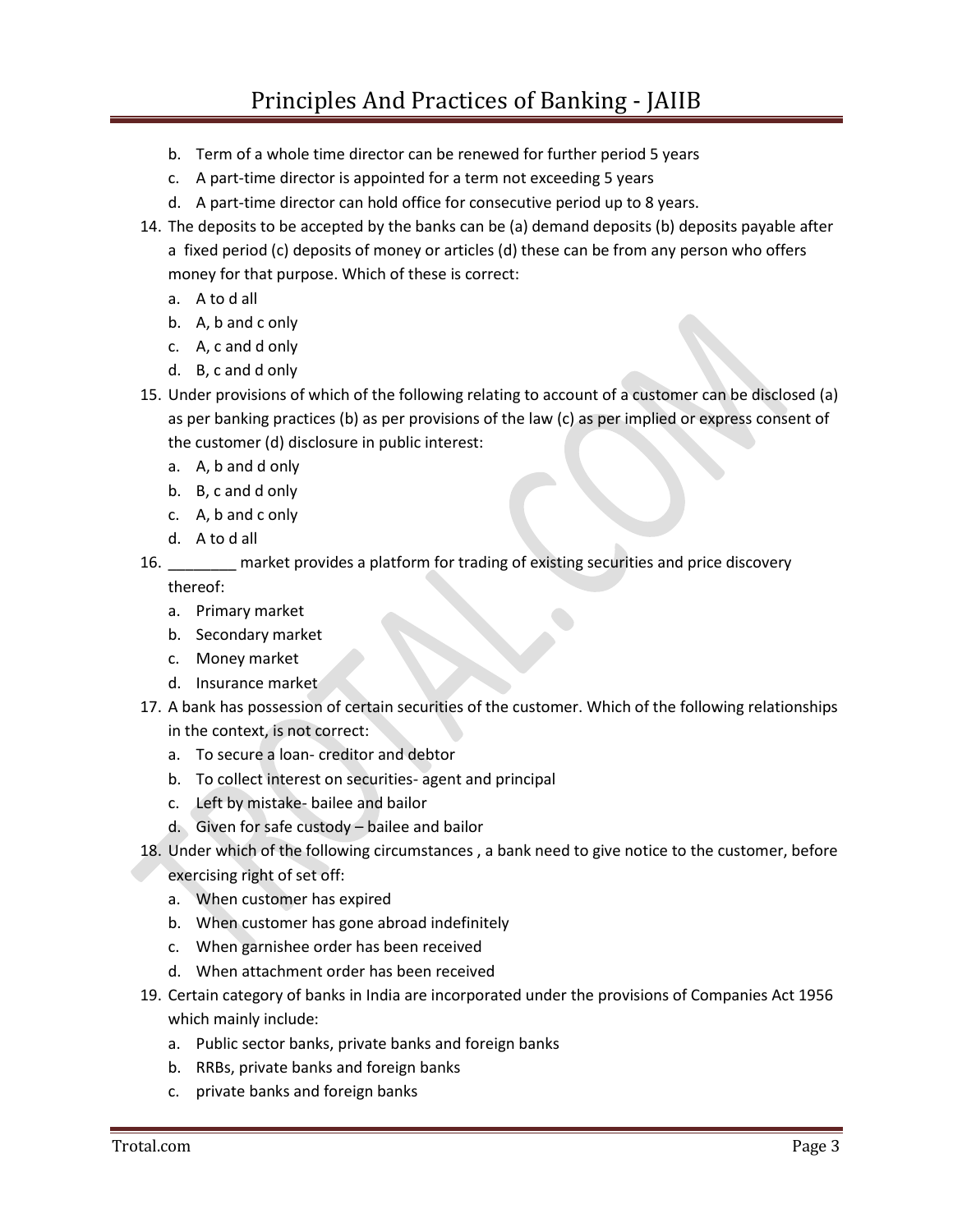- d. private banks, foreign banks and Coop banks
- 20. Mr. Ashok Kumar issues a power of attorney in favour of Mr. Amit Kumar in July 31, 2012 and dies on December 03, 2012. Your branch receives (on Dec 26, 2012) through clearing house, two cheques, one of which is signed by Mr. Ashok Kumar, on Dec 12, 2012. Which cheques will be paid?
	- a. Both the cheques will be paid, if there is balance in the account
	- b. Both the cheques will be return
	- c. Cheques signed by Mr. Ashok Kumar will be paid as the cheques was signed before death
	- d. Cheques signed by Mr. Amit Kumar will be paid, as he is alive
- 21. A bank can exercise its right of general lien u/s 171 if (a) the goods are received in normal course of business (b) in the capacity of a banker (c) whether as security for loan or for safe custody (d) the loan is due for recovery.
	- a. A to d all correct
	- b. A, b and c correct
	- c. A, b and d correct
	- d. B, c and d correct
- 22. RBI is managed by a Board which consists of (a) governor (b) 4 deputy governors (c) other directors (d) all nominated by the Central Govt. and RBI. Which of these is correct:
	- a. A, b and c only
	- b. B, c and d only
	- c. A, c and d only
	- d. A to d all
- 23. X received a bearer cheque from Y for valuable consideration andf in good faith. Actually Y had stolen this cheque from Z. X would get title of:
	- a. A holder only
	- b. A holder for value
	- c. A holder in due course
	- d. An endorsee
- 24. Red Herring Prospectus is issued by a \_\_\_\_ for \_\_\_\_\_.
	- a. Company, to raise funds through a commercial paper
	- b. Company, to raise funds from bank for a long term project
	- c. Company, to raise capital from market under book building process in which a price of the share is not disclosed
	- d. Bank, to raise funds from the overseas lenders.
- 25. The rule in Clayton case becomes applicable in banking transactions in the following cases (a) when death of a customer takes place (b) when the partner retires (c) when the guarantor withdraws his guarantee (d) when the director of a company dies who has been operating the account.
	- a. A, b and c only
	- b. B, c and d only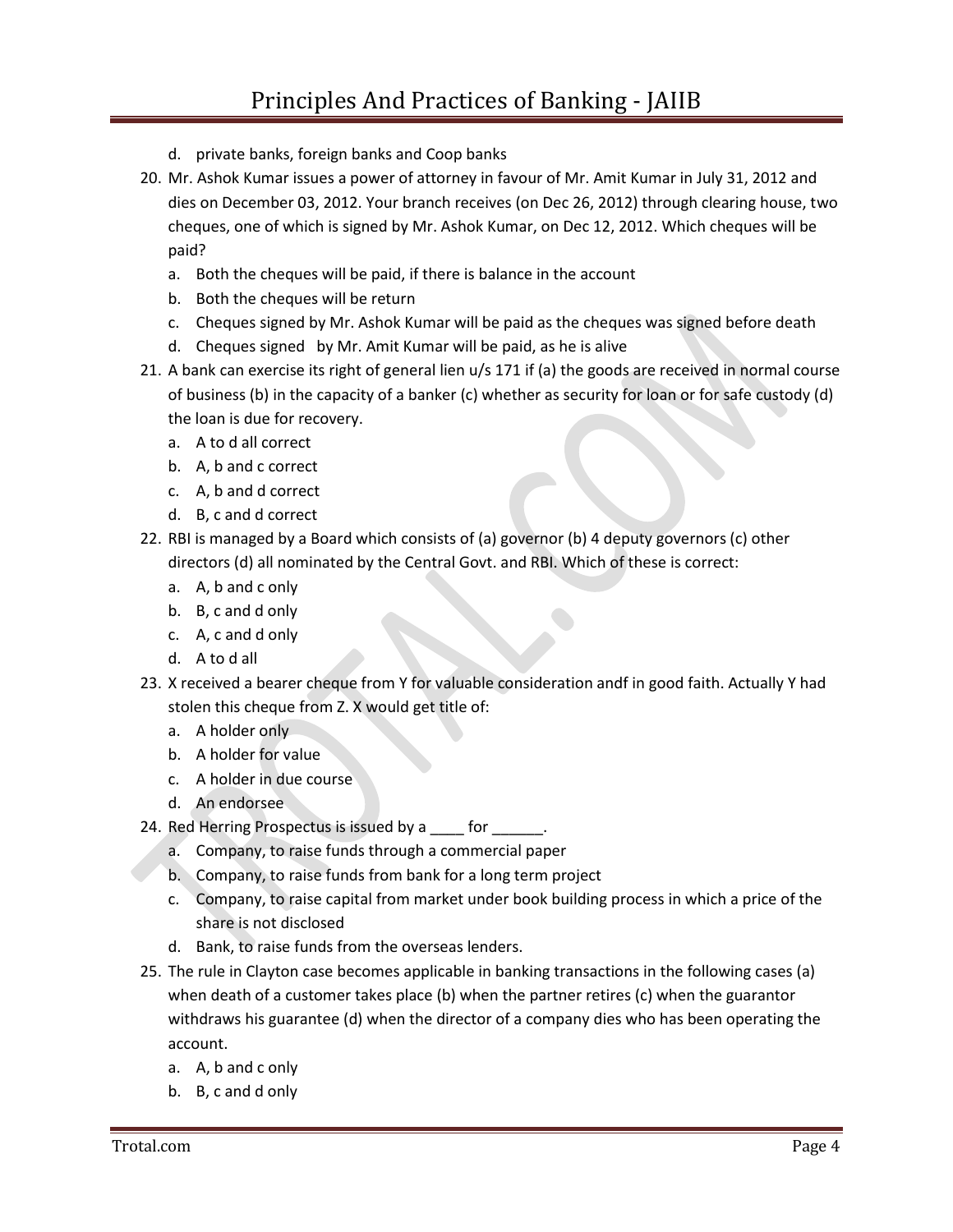- c. A, c and d only
- d. A to d all
- 26. Out of the following, which does not match:
	- a. A cheque is received by a trust as donation from Mr. X- Trust is a holder onlu
	- b. A cheques is given by Mr. X to Mrs. Y as gift on her marriage  $-Y$  is a holder in due course
	- c. X delivers to Y a bearer cheque after getting the value from Y-Y is a holder in due courses.
	- d. A finds a cheque drawn in favour of B-A is not holder
- 27. When an unlisted company issues fresh securities for the first time, it is called
	- a. Initial public offering
	- b. Rights issue
	- c. Follow on public offering
	- d. Bonus shares
- 28. Which of the following relationship between customer and bank matches:
	- a. Safe deposit of articles bailor & bailee
	- b. Collection of cheque agent and principal
	- c. Deposits- debtor and creditor
	- d. Mortgage motgagee, mortgage
- 29. X is associated with the following account maintained in your branch. The branch receives an attachment order. The order will be applicable on:
	- a. Current account of XYZ Private Limited, in which X is the managing director with majority shareholding.
	- b. Overdraft account against life policy in the name of X with balance of Rs.15000 against the limit of Rs.2 lac.
	- c. Account in the name of his minor daughter M under guardianship of X
	- d. A term deposit to mature after 2 years in his joint name with his wife
- 30. A payee's account crossed cheque in favour of X is presented by bank B to the drawee Bank-A for payment. In which of the following forms, the payment can be made:
	- a. In clearing only,
	- b. In clearing or though transfer only
	- c. In clearing, through transfer or cash
	- d. It cannot be paid as this will violate the direction of the drawer
- 31. An investment plan of a mutural fund which is available for subscription and repurchase on a continue basis, is called
	- a. Close- ended scheme
	- b. Balanced scheme
	- c. Open ended scheme
	- d. Growth scheme
- 32. The mutual fund scheme that provides growth and regular income, is called
	- a. Close ended scheme
	- b. Balanced scheme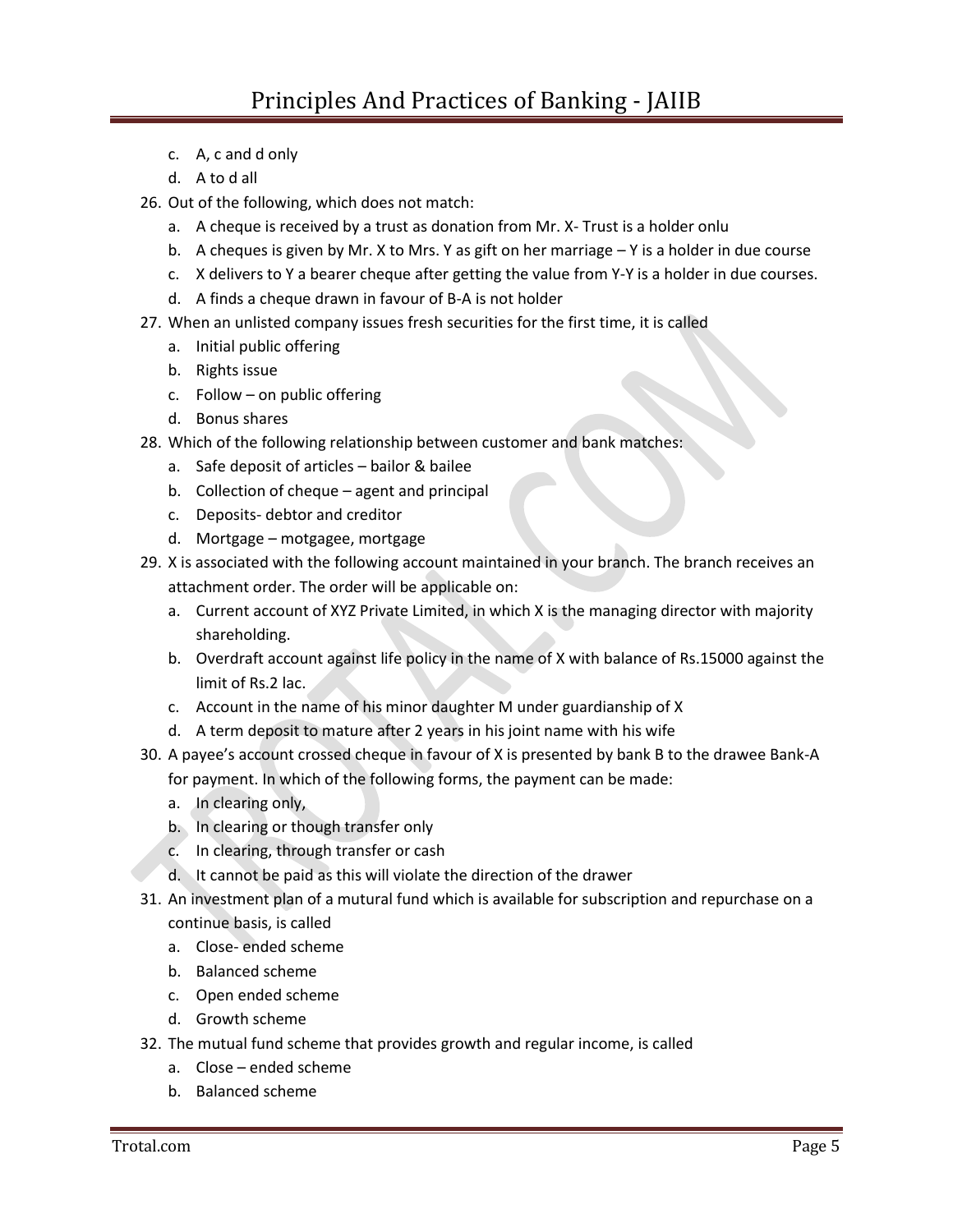- c. Open ended scheme
- d. Growth scheme
- 33. When a cheque is issued on a particular date and a date prior to the date of writing of the
	- cheque is put, it is called
	- a. Stale cheque
	- b. Post dated cheque
	- c. Ante- dated cheque
	- d. Invalid cheque
- 34. Banks do not issue demand drafts payable to bearer on demand despite the fact that Ni Act section 5, permits issue of a bill of exchange payable to bearer or order:
	- a. Because of prevalent practices
	- b. Because of RBI directives
	- c. Because of provisions of Section 31 Banking regulation Act
	- d. None of the above
- 35. All entities or persons engaged in the marketing and selling of mutual funds products are required to pass a certification test and obtain a registration number from:
	- a. AMFI
	- b. SEBI
	- c. IRDA
	- d. NSE
- 36. If holder of a cheque wants to file complaint in a court u/s 138 NI Act and other related provisions of NI Act, he can do so:
	- a. Within one month from date of cause of a action
	- b. Within one month from date of returning of the cheque by the collecting bank
	- c. Within one month of date of receipt of the information about dishonor by the holder
	- d. Within one month of date of dishonor of the cheque.
- 37. Indian insurance industry is run on globally acceptable standards and for that purpose IRDA carries following functions: (which one is not fcorrect):
	- a. Registration of insurance
	- b. Solvency margins of insurance
	- c. Conduct of reinsurance business
	- d. Functions as insurance Ombudsman
- 38. Which of the following is not a type insurance business:
	- a. Life insurance
	- b. Fire insurance
	- c. Marine insurance
	- d. None of the above
- 39. Which of the following is not a feature of a saving bank account:
	- a. Interest is prescribed by RBI
	- b. Interest is paid on the maximum balance between  $7<sup>th</sup>$  and last day of the month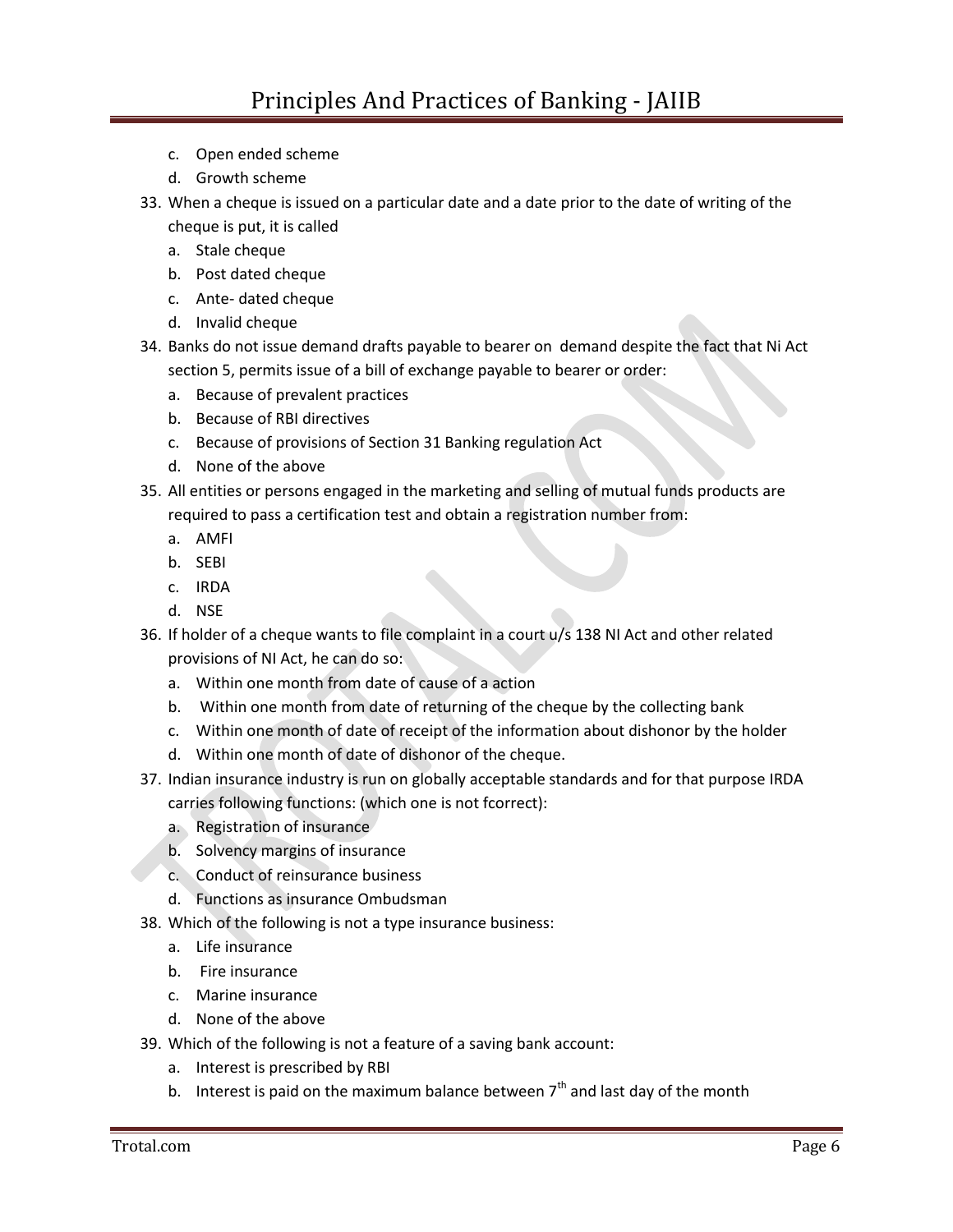- c. No. of withdrawals is generally restricted
- d. Account cannot be opened by organization whose purpose is profit
- 40. Mr. P, a student is working on part-time basis for a Charitable trust. The trust makes payment for the part- time work and also makes payment of some stipend to help him to complete his studies. The payments are made to him by way of two separate cheques.
	- a. On the cheque for work payment he is holder in due course and for the cheque for stipend he is holder.
	- b. On the cheque for work payment he is holder and for the cheque for stipend he is holder in due course.
	- c. On the both the cheques he is holder in due course
	- d. On the both the cheques he is holder
- 41. In respect of deceased person, the bank stops payment on receipt of notice about death. The balance is payable to (a) survivor if it is joint E/S or F/S account (b) survivor and legal heirs of deceased person if it is a jointly operated account (c) to executor if it is a non-testate account (d) to nominee if it is a nomination account of single individual.
	- a. A to d all correct
	- b. A, b and c correct
	- c. A, b and d correct
	- d. B to d all correct
- 42. Lien is the right to \_\_\_\_\_ of the \_\_\_\_\_ until repayment of the loan as per provisions of Sec \_\_\_\_\_ of Indian Contract Act:
	- a. Retain the possession, goods, securities & bank deposits, Sec 170
	- b. Retain the possession, goods and securities, Sec 170
	- c. Sell, goods and securities, Sec 171
	- d. Retain the possession, goods & immovable properties , Sec 170
- 43. In a joint deposit account, which of the following is correct:
	- a. When nomination is proposed to be made, it should be by all of them
	- b. When account is to be closed it should be done by all even if the account is either or survivor, where specific authority to do so has not been obtained in the account opening form
	- c. Garnishee order will be applicable on this account on pro-rata basis if the orders received in the name of one of the account holders
	- d. Bank cannot use the right of set off a loan in the name of one of them
- 44. Which of the following actions can be considered an action of a partner that would bind other partners:
	- a. Acknowledgement of debt already obtained by the firm
	- b. Opening a bank account of the firm, in his own name
	- c. Giving a mandate to allow another person to operate the account
	- d. To sell the immovable property relating to the firm
- 45. Bank can be held liable for conversion, in which of the following circumstance: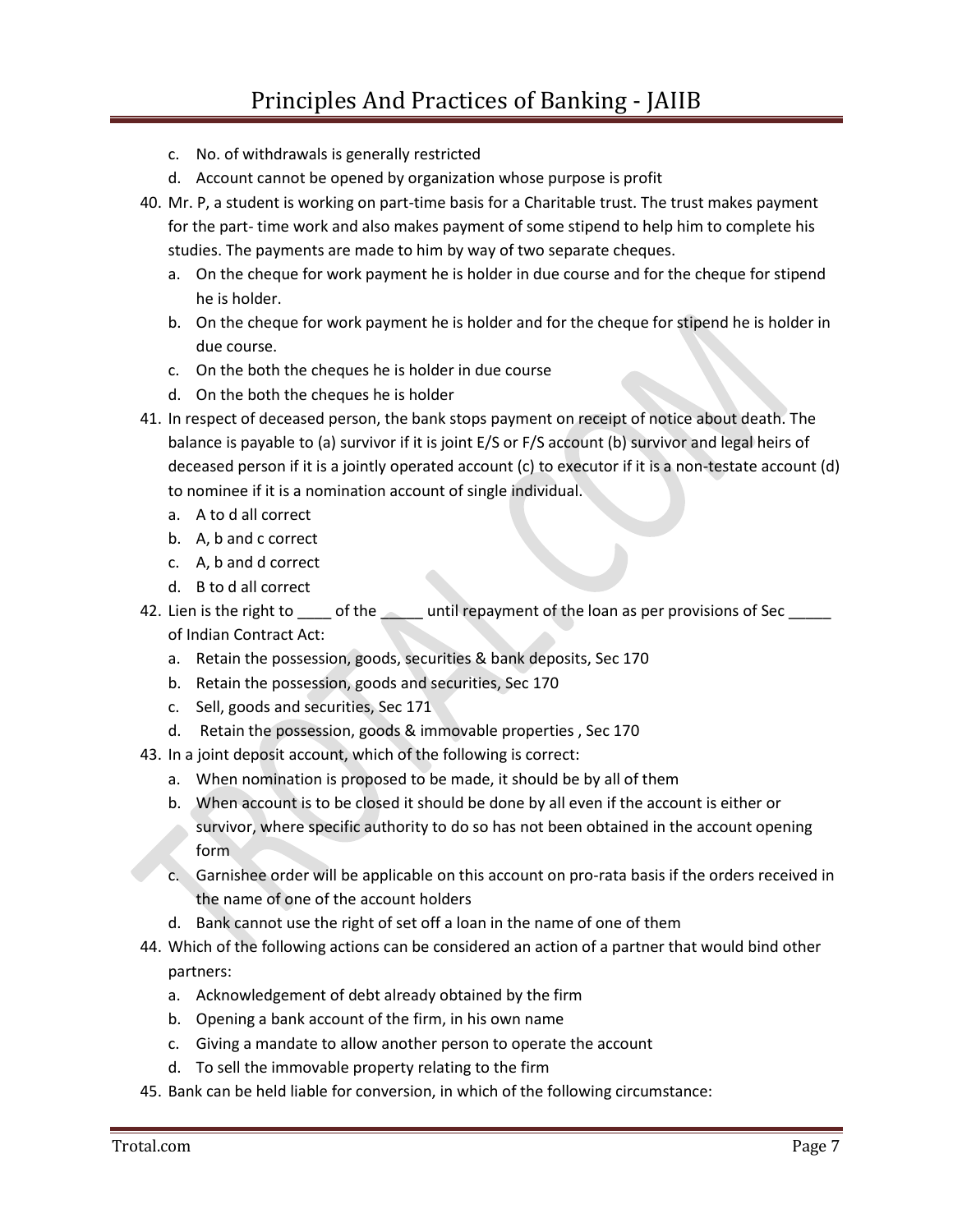- a. Payment of a bearer cheque to a person other than payee without endorsement by the payee.
- b. Collection of a cheque belonging to one X for another Xwho opened the account you with proper introduction.
- c. Collection of a cheque of large amount for a customer having poor financial background, without enquiring the source of the cheque.
- d. All the above
- 46. Your branch maintains a joint account of A and B. B is declared insolvent. In such case, the balance lying in the account will be paid to:
	- a. A being the solvent account holder
	- b. Official assignee or receiver appointed by the court
	- c. After meeting the claim of B towards the official assignee, the balance amount will be paid to A
	- d. A and the official assignee or receiver, jointly
- 47. In case of import factoring, the functions like evaluation of buyers, collection of money on time is the job of:
	- a. Exporter factor
	- b. Importer factor
	- c. Domestic factor
	- d. Any of the above
- 48. Which of the following statements is not correct in the context of dealing with a company:
	- a. Responsibility to get the charge registered with RoC is that of the bank
	- b. Responsibility to file the particulars of charge to get it registered is that of the company
	- c. If company fails to file the particulars of charge for registration, bank can file the particulars within the prescribed period, being an interest party
	- d. Satisfaction of charge is also required to be registered within 30 days
- 49. Where a minor is admitted for benefit in a partnership firm and he attains majority and decides to join the firm as partner, his liability begins from:
	- a. Date of his majority
	- b. Date of his decision to join the firm
	- c. Date of information to him that he was admitted for benefits
	- d. Ate when he was admitted for benefits
- 50. In international factoring, the no. of factors that are involved in the factoring process is:
	- a. One
	- b. Two
	- c. Three
	- d. Depends up on the transaction
- 51. A customer has balance in his saving bank account. In which of the following cases, the bank's right of set of can be used for recovery of a loan:
	- a. A bank guarantee issued by the bank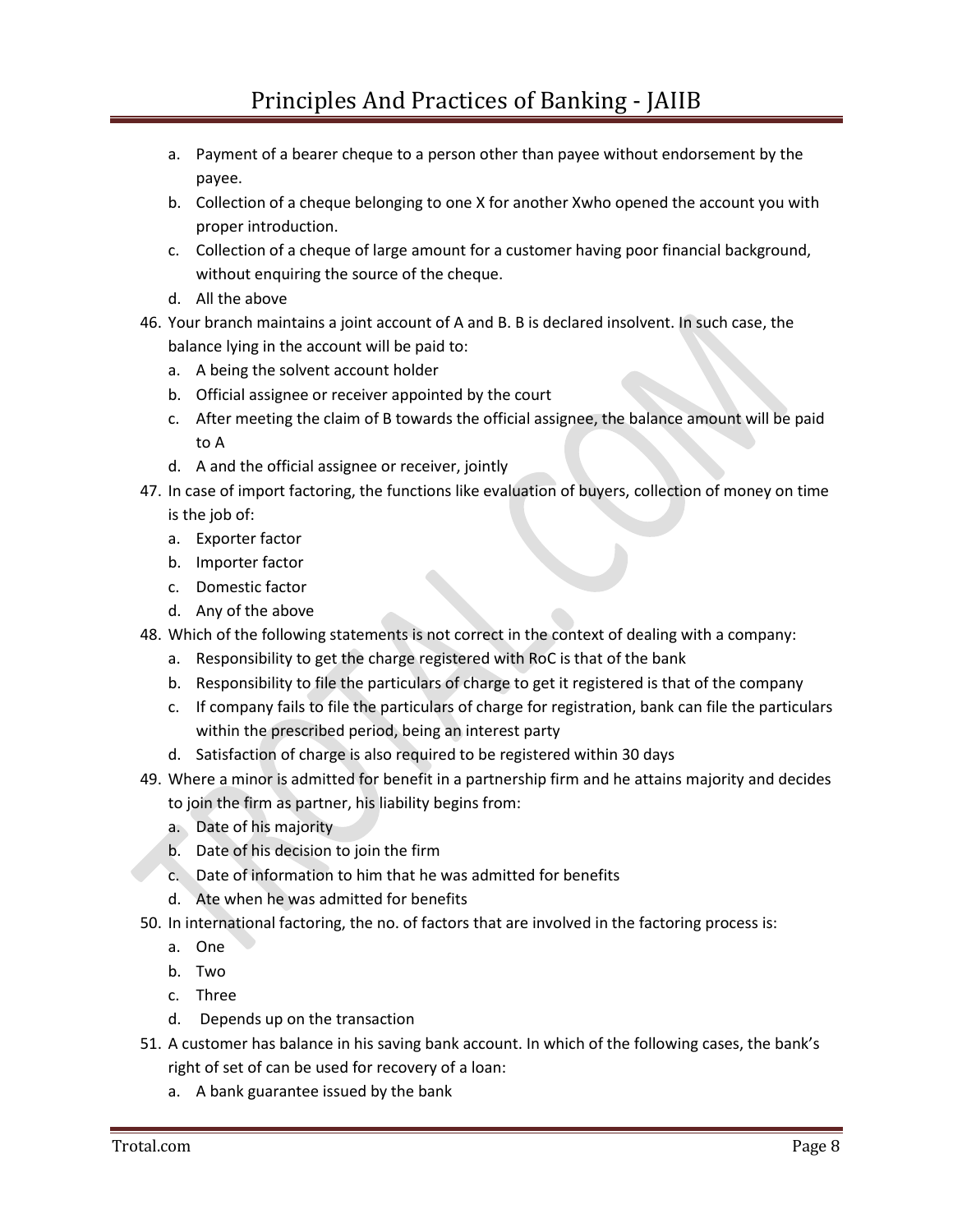- b. A term loan has been sanctioned and the instalment is still to fall due
- c. A cash credit limit is sanctioned to the party and it is running regular
- d. Customer is guarantor in a loan account of another person and that person has defaulted in repayment of the loan.
- 52. You have a current account of XYZ Limited, a public company, account is operated by its managing director and one more director singly. You receive a notice of death of managing director and another notice that liquidation process has been initiated against the company. Two cheques signed by them (one each) are received for payment. What will be bank do.
	- a. Cheque signed by director will be paid and other cheque signed by managing Director will be returned
	- b. Both the cheques will be paid as the directors are only agents
	- c. Both the cheques will be returned as with liquidation process the powers of Board of Directors have ceased..
	- d. Cheques are issued for the purpose of the company, due to which these can be paid.
- 53. Administrator is the person appointed by do operate the account of a customer):
	- a. Register of companies, company in liquidation
	- b. A court, deceased customer
	- c. Revenue Authority, deceased customer
	- d. RBI, bank in liquidation
- 54. In which of the following situation, bank shall issue a financial guarantee:
	- a. For supply of goods on credit basis
	- b. In favour of custom authorities
	- c. In favour of tax authorities
	- d. All the above
- 55. Your branch receives a garnishee order in the name of your customer Mr. Trivedi, who has the following deposits accounts with your branch. Which of these can be attached under this garnishee order:
	- a. Trivedi- Executor of Ashok Kumar deceased
	- b. Joint saving bank account with his wife
	- c. Trivedi- trustee of Sewa Dal Charitable Trust
	- d. All the above
	- e. None of the above
- 56. Which of the following amount can be sent abroad by an NRI from his NRO account (a) interest credited by the bank (b) amount of dividend received (c) principal in the account
	- a. A and b
	- b. B and c
	- c. A and c
	- d. Any of the above
- 57. In which of the following accounts, the funds (the principal and interest) can be repatriated outside India: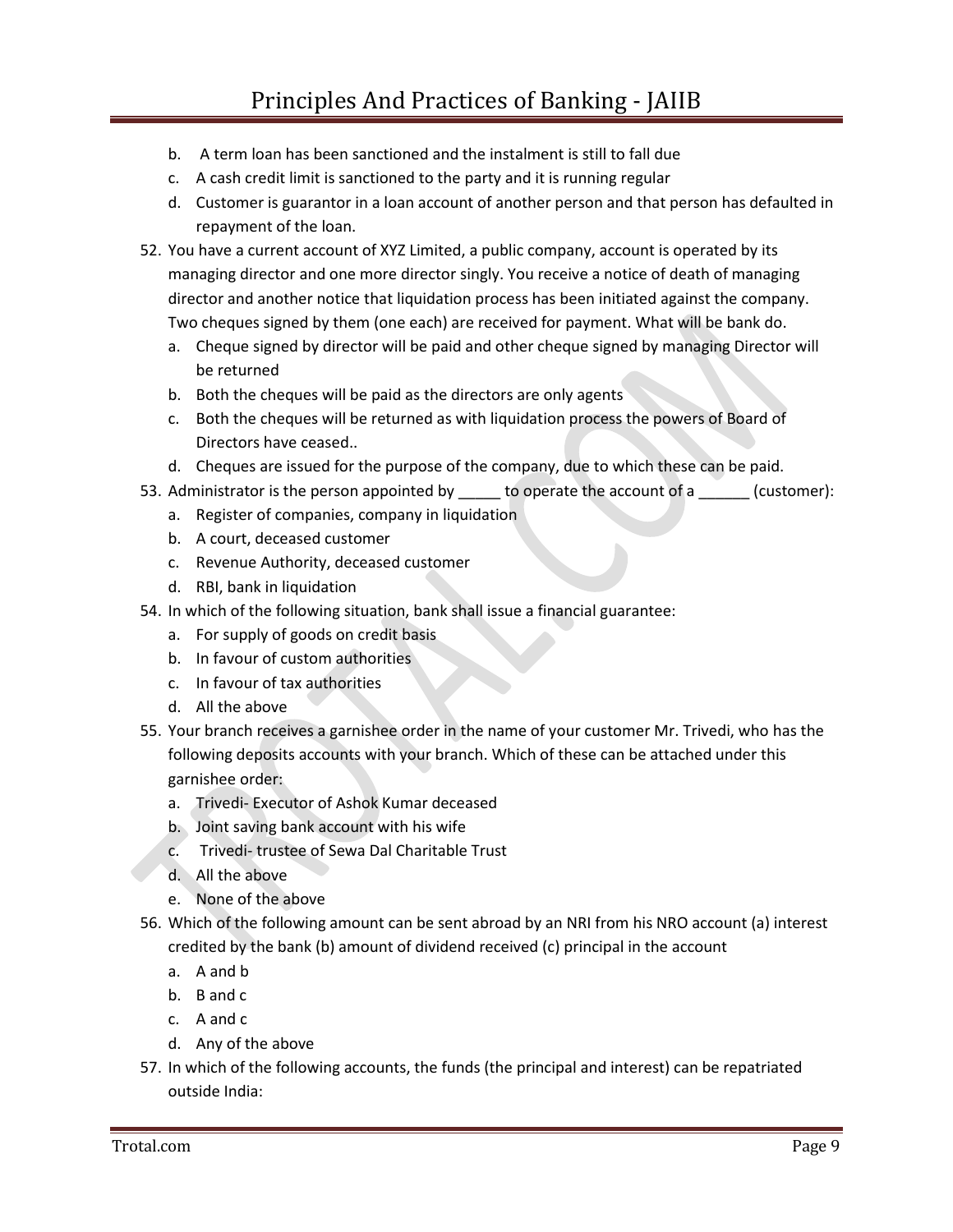- a. FCNR,NRO account only
- b. NRO,NRE accounts only
- c. FCNR, NRE only
- d. None of the above
- 58. The minimum capital to be retained by banks in the form of capital adequacy ratio, prescribed by Basel Committee is:
	- a. 6% of the risk weighted assets
	- b. 7% of the risk weighted assets
	- c. 8% of the risk weighted assets
	- d. 8% of the assets and liabilities of the bank
- 59. For which among the following types of loans, the interest rate falls under deregulated category (a) housing loans (b) ceiling rate on NRE deposit (c) term deposit above one year (d) saving bank rate.
	- a. A and b
	- b. B and c
	- c. A and c
	- d. B and d
- 60. Under Basel 2, the capital is maintained for which of the following risk:
	- a. Credit risk, market risk , operational risk
	- b. Credit risk and market risk only
	- c. Credit risk and operational risk only
	- d. Credit risk only
- 61. On the request of its customer B, Commercial Bank's branch, transferred the account to its another branch. A cheque was presented on the first (transferor) branch which it returned with the reason 'refer to drawer'. Customer claimed damages from the bank:
	- a. Bank is liable to the customer for not having returned the cheques with a proper reason
	- b. Bank is liable to the customer for having returned the cheques if the balance in the other branch was adequate, where account was transferred.
	- c. Bank is not liable to the customer, as the cheque could not have been paid, otherwise.
	- d. None of the above
- 62. 1<sup>st</sup> Pillar in Basel 2 relates to:
	- a. Market discipline
	- b. Supervisory review
	- c. Minimum capital
	- d. Risk management
- 63. A bill of exchange is different from a cheque in the following context (a) cheque is payable on demand but BoE can be payable on demand or in future (b) a cheque is drawn on a specific bank and a bill of exchange can be drawn on a bank or some other person also (c) BoE can be endorsed and crossed but a cheque can not (d) when cheque is dishonoured, notice of dishonor need not be sent to drawer but in case of BoE it is required to make him liable.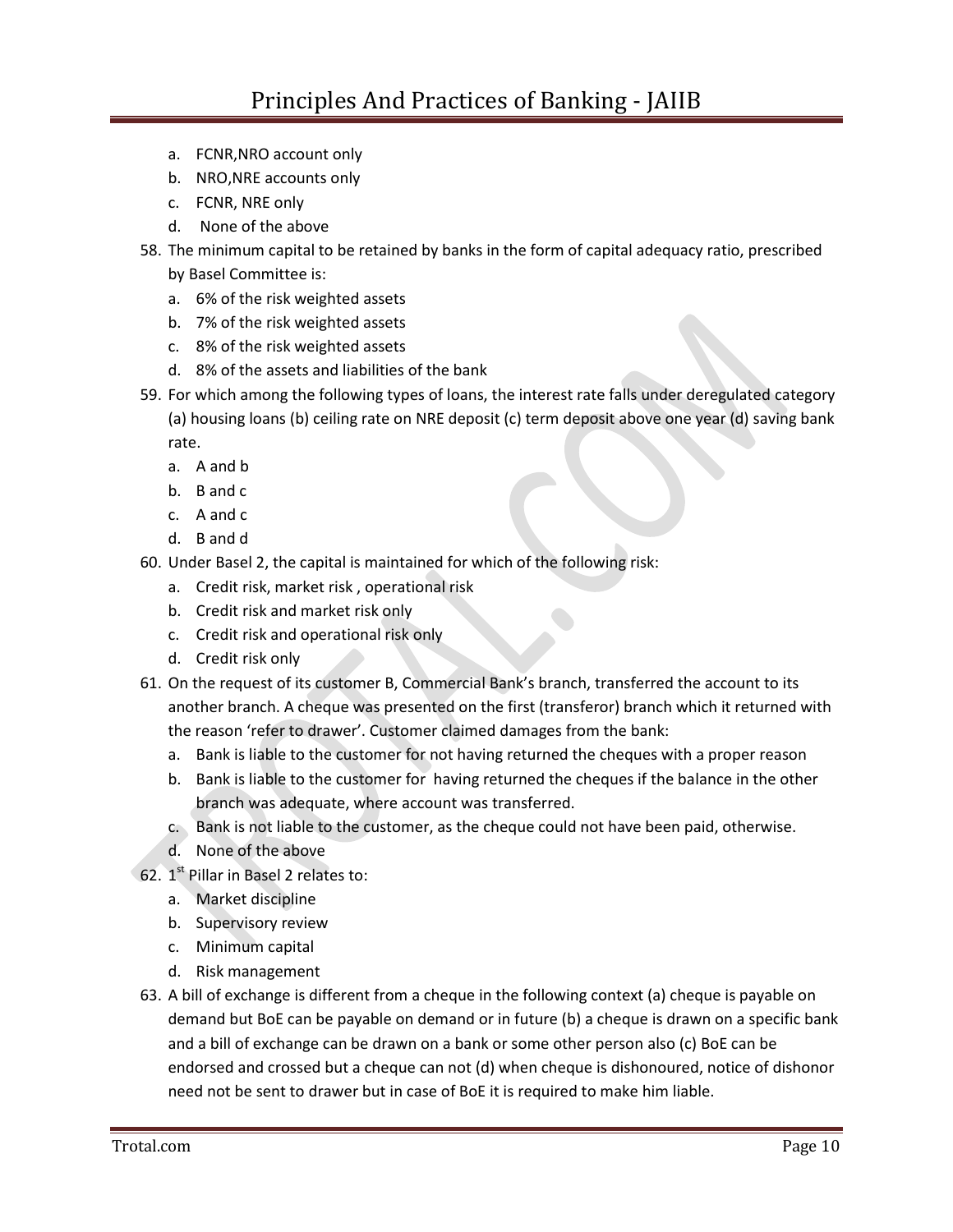- a. A o d all correct
- b. A, b and c are correct
- c. A, c and d are correct
- d. A, b and d are correct
- 64. The word OSMOS in the context of supervision of banks, stands for:
	- a. Online surveillance and monitoring system
	- b. Off- site monitoring system
	- c. Open surveillance and monitoring system
	- d. Off shore monitoring system
- 65. Which of the following does not fall in Tier II capital:
- a. Revaluation reserves
- b. Perpetual non- cumulative preference shares
- c. Perpetual cumulative preference shares
- d. Subordinated debt
- 66. A crossing is direction of the drawer to \_\_\_\_\_\_ Which among the following is not correct:
	- a. General crossing- to collection bank
	- b. Not- negotiable crossing- to collecting bank
	- c. Account payee crossing to paying bank
	- d. All are correct
- 67. A customer of a bank placed certain funds with the bank for purchase of certain securities. Bank started the purchase of securities as per instructions of the customer. But before the purchase of securities for the entire amount could be complete, the bank failed. The relationship of the customer in this case with the bank is that of:
	- a. Agent- principal
	- b. Bailor- bailee
	- c. Beneficiary- Trustee
	- d. Creditor- debtor
- 68. A cheque of Rs.5000 was issued by X at 3.40 p.m. in favour of Y, who being a very respected customer of the bank obtained the payment around 3.50 p.m. after the business hours. At 4.50
	- p.m. X comes and gives instructions to the bank to stop the payment:
	- a. Stop payment instruction cannot be accepted after business hours
	- b. Cheque has already been paid, due to which the stop payment cannot be accepted
	- c. Bank is liable for the payment made after the business hours
	- d. Bank is not liable as the payment has been made before close of the bank although not in business hours
- 69. Foreign exchange risk is part of which of the following:
	- a. Credit risk
	- b. Market risk
	- c. Operational risk
	- d. None of the above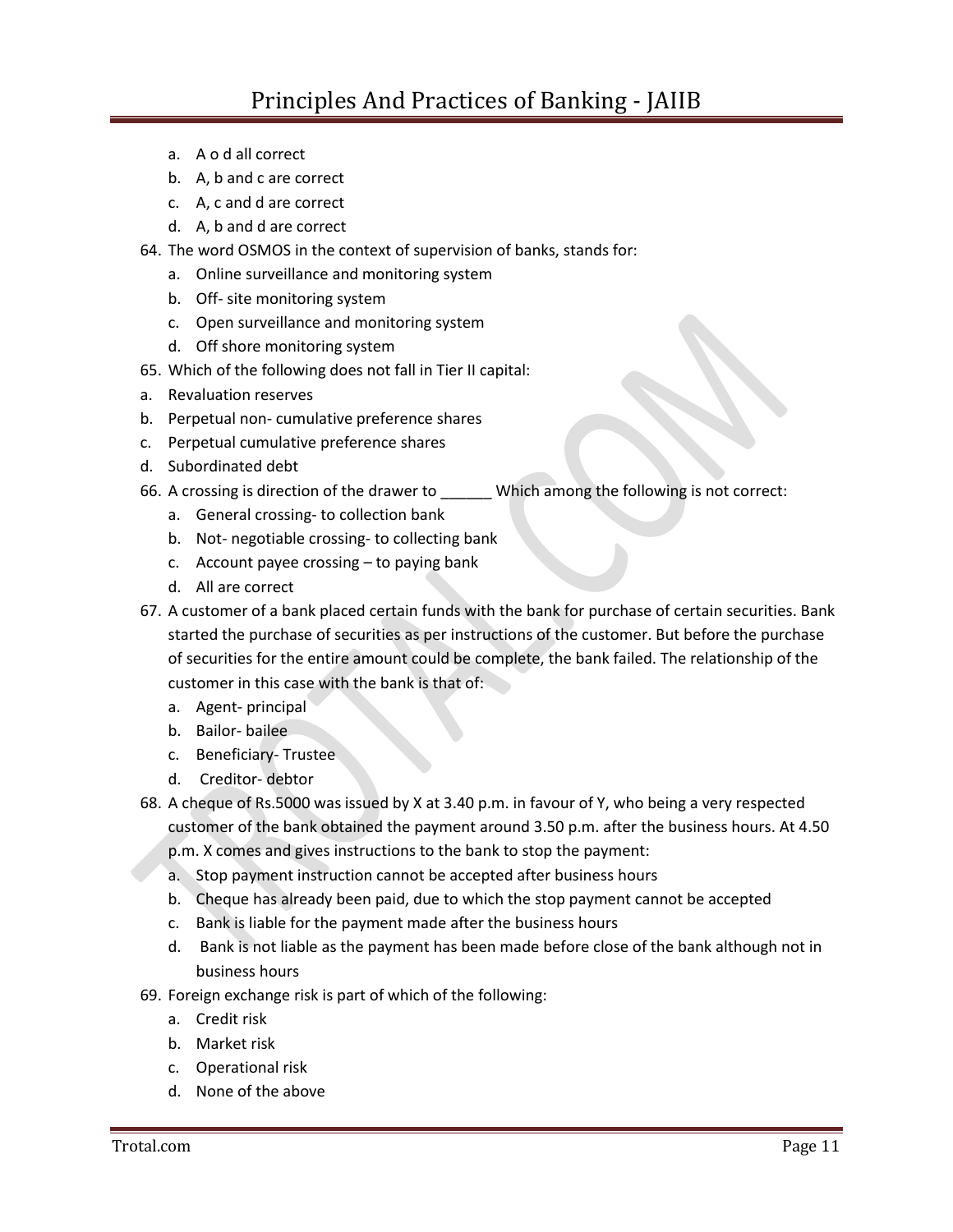- 70. A bank gets two cheques (Rs.500 and Rs.21000) presented by the payee and drawer respectively after the business hours closing at 3 p.m.:
	- a. If paid, both the payments will be payments in due course
	- b. If paid, none of these payments shall be payments in due course
	- c. If paid, the first payment will be payment in due course and  $2^{nd}$  will not be
	- d. If paid the first payment will not be payment in due course and the  $2^{nd}$  will be payment in due course
- 71. Which of the following is not a feature of a factoring transactions (a) in factoring the receivables are purchased by a factor company (b) in the balance sheet of the seller firm, the factored receivables are an off- balance sheet item (c) factoring is another name for bills discounting (d) registration of charge is required to be registered in factoring like bikks discounting.
- a. A and c
- b. B and c
- c. C and d
- d. B and d
- 72. What is the time period during which the record of transactions is to be kept by banks under KYC directives:
- a. 15 years
- b. 10 years
- c. 5 years
- d. 1 year
- 73. Which of the following is not a benefit of strategic alliance:
	- a. Ability to bring together the complementary skills and assets that neither company could easily develop on its own
	- b. Providing added value to the customer i.e. value addition
	- c. Expansion of channels and market presence
	- d. None of the above
- 74. In case of dishonor of cheques, if the action is initiated against the drawer u/s 138 NI Act, the service of summons can be by way of (a) normal postal procedure (b) courier approved by the court (c) speed post (d) eMail.
	- a. A and b only
	- b. B and c only
	- c. A, b and c only
	- d. A to d all
- 75. The maximum amount of education loan that can be classified as part of priority sector loan, can be:
	- a. Rs.20 lac for education in India and Rs.20 lac abroad.
	- b. Rs.10 lac for education in India and Rs.10 lac abroad.
	- c. Rs.10 lac out of the sanctioned amount
	- d. Rs.20 lac for education in India and Rs.10 lac abroad.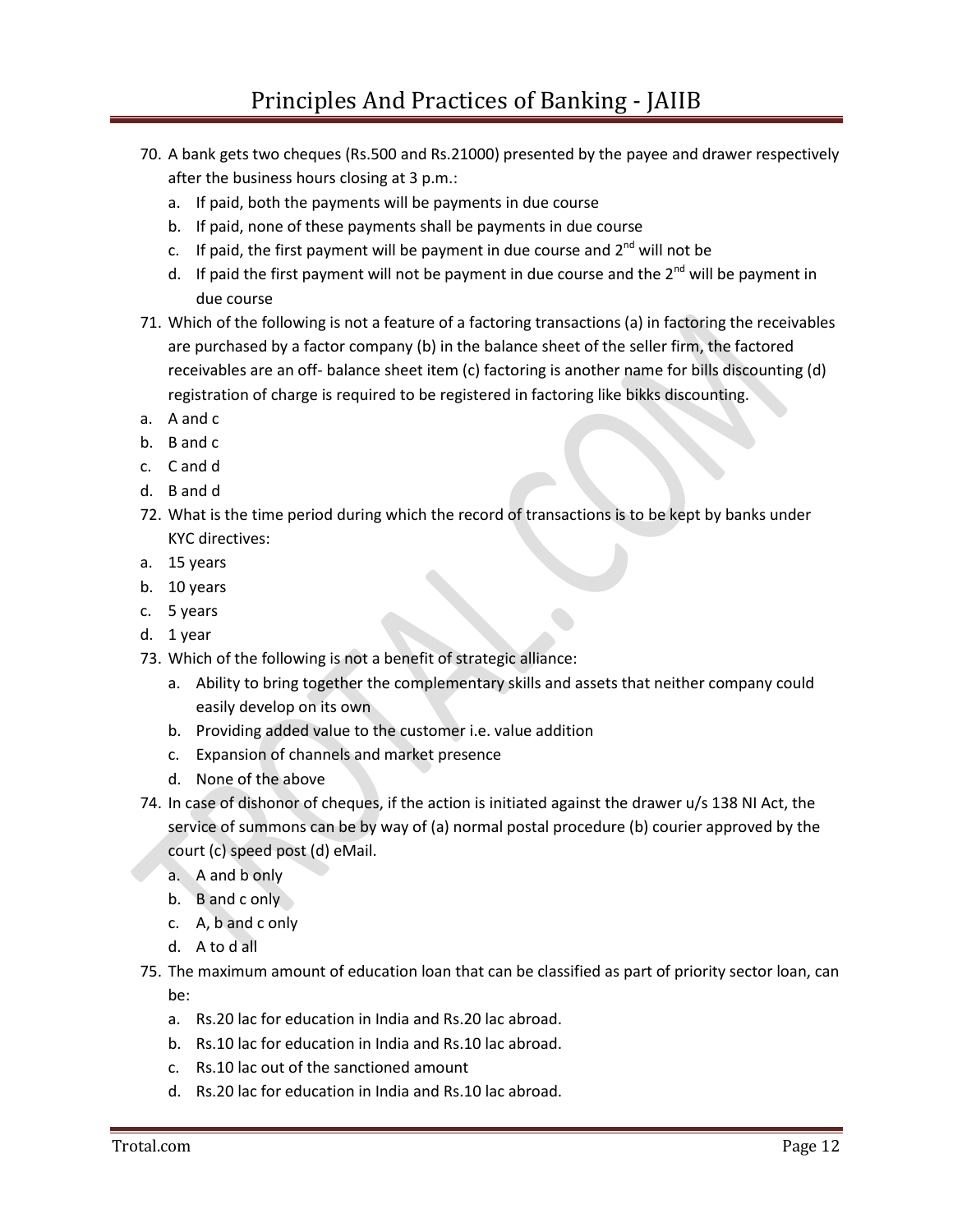## Principles And Practices of Banking - JAIIB

- 76. Access to the account by a customer in case of ATM is through PIN, which stands for:
	- a. Personal interaction number
	- b. Private identification number
	- c. Personal identification number
	- d. Personal information number
- 77. Banks are required to become members of how of Credit Information Company:
	- a. Only one
	- b. The no. is at discretion of the bank
	- c. Bank can use to become or not become member
	- d. All credit information companies
- 78. Which of the following does not match with regard to protection to the bank:
	- a. Section 10- when payment is made in due course
	- b. Section 131- when payment is made on the basis of regular endorsement
	- c. Section 89- when payment of a materially altered cheque is made but alteration is not visible to naked w=eye
	- d. Section 85(2)- when payment of bearer cheque is made without taking into account the endorsement.
- 79. The data/ information provided by a credit information company to member banks is called
	- a. Credit information report
	- b. Credit report
	- c. Confidential report
	- d. Confidential credit report (CCR)
- 80. A holder of a cheque can recover the amount from the drawer u/s 138 of NI Act where (a) the cheque is issued for discharge of liability (b) the cheque is dishonoured for insufficiency of funds (c) the cheque is presented within its validity period irrespective of maximum period. Which of these conditions is correct:
	- a. A, b and c all
	- b. A and b
	- c. B and c
	- d. A and c
- 81. An MSE unit with projected turnover of Rs.30 lac approaches your branch for sanction of working capital limits. What will be the minimum amount o working capital & margin to be assessed for this firm?
	- a. Rs.6 lac, 0.5 lac
	- b. Rs.1.50 lac, 6 lac
	- c. Rs.15 lac, 2.0 lac
	- d. Rs.7.50 lac, 1.50 lac
- 82. Banking Codes and Standards Board of India, has bee constituted on the recommendations of:
	- a. Perikh Committee
	- b. Goiporia Committee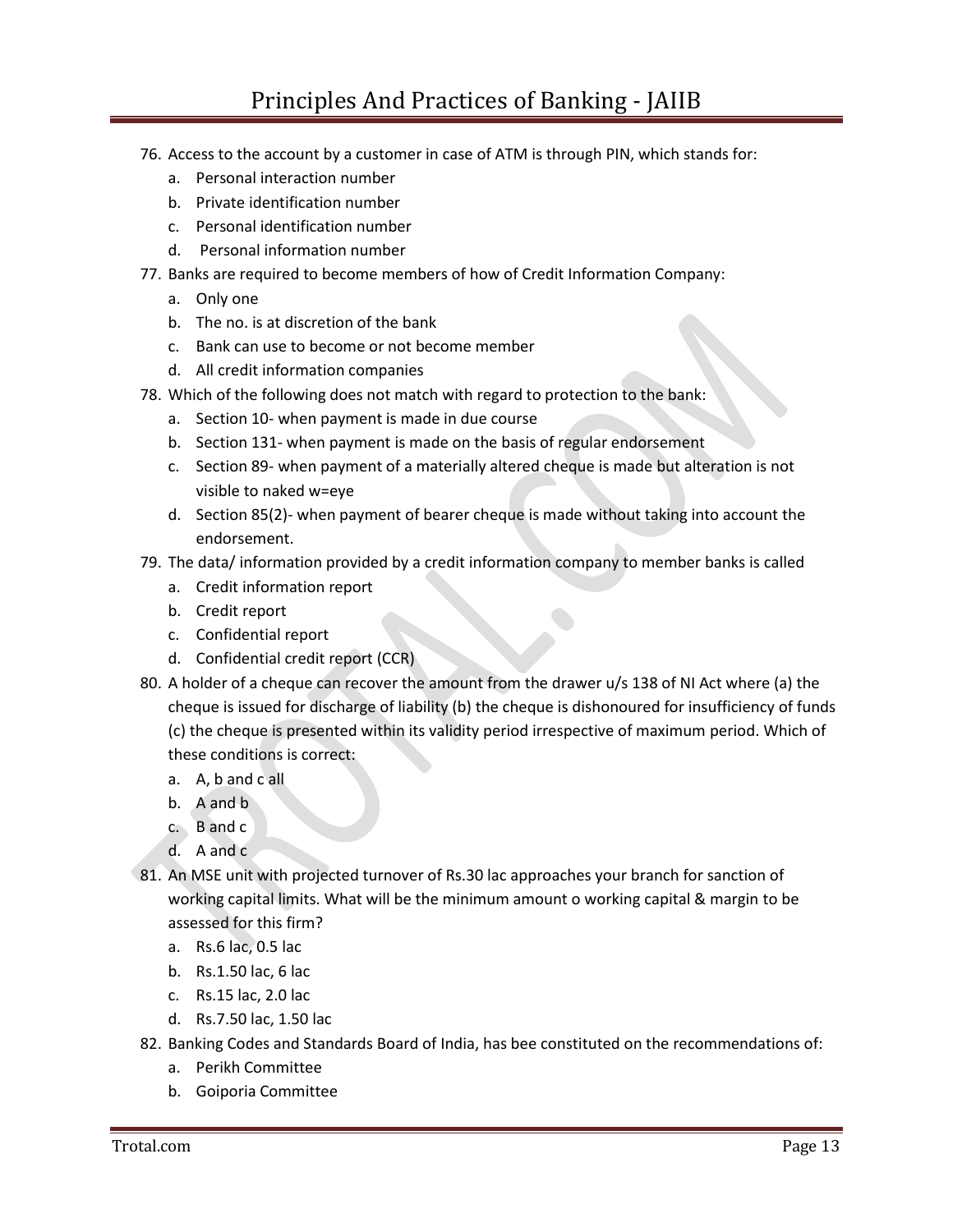- c. Tarapore Committee
- d. Kapoor Committee
- 83. A micro enterprises having sales of Rs.36 lac and Rs.50 lac for the last two years respectively has projected sales of Rs.60 lac and wants to have a bank limit enhanced from existing Rs.8 lac to Rs.11 lac. What amount of limit it can be sanctioned and what is the margin requirement:
	- a. Limit Rs.10 lac, margin rs.2.50 lac
	- b. Limit Rs.12 lac, margin rs.3.00 lac
	- c. Limit Rs.12 lac, margin rs.5.00 lac
	- d. Limit Rs.15 lac, margin rs.2.50 lac
- 84. Code for bank's commitment to customer is a minimum standard of service to individual customer. It does not cover which of the following areas:
	- a. Deposit accounts
	- b. Loans and advances
	- c. Service charges
	- d. None of the above
- 85. A document is executed outside India and it requires payment of stamp duty in India. The duty can be paid on this documents within:
	- a. Before it is used in India
	- b. Immediately when the document enters India
	- c. Within 4 months from date of its execution abroad
	- d. Within 3 months of its entry into India
- 86. A computer network is used for which of the following:
	- a. To share date
	- b. To share software
	- c. To share hardware
	- d. All the above
- 87. Those terminals that are attached to a server in a computer network system, are called
	- a. CPU, Nodes Clients
	- b. Only CPU and Clients
	- c. Only clients and nodes
	- d. Only CPU and nodes
- 88. Which of the following payment system location does not match:
	- a. Clearing House Inter-bank Payment System (CHIPS)-Us
	- b. Clearing House Automated Payment System (CHAPS)-Singapore
	- c. Clearing House Automated transfer System (CHATS)-Hong Kong
	- d. INFINET- India.
- 89. Devices are connected to a single continuous cable, on a computer net work, in case of:
	- a. Star topology, bus topology and ring topology
	- b. Star topology
	- c. bus topology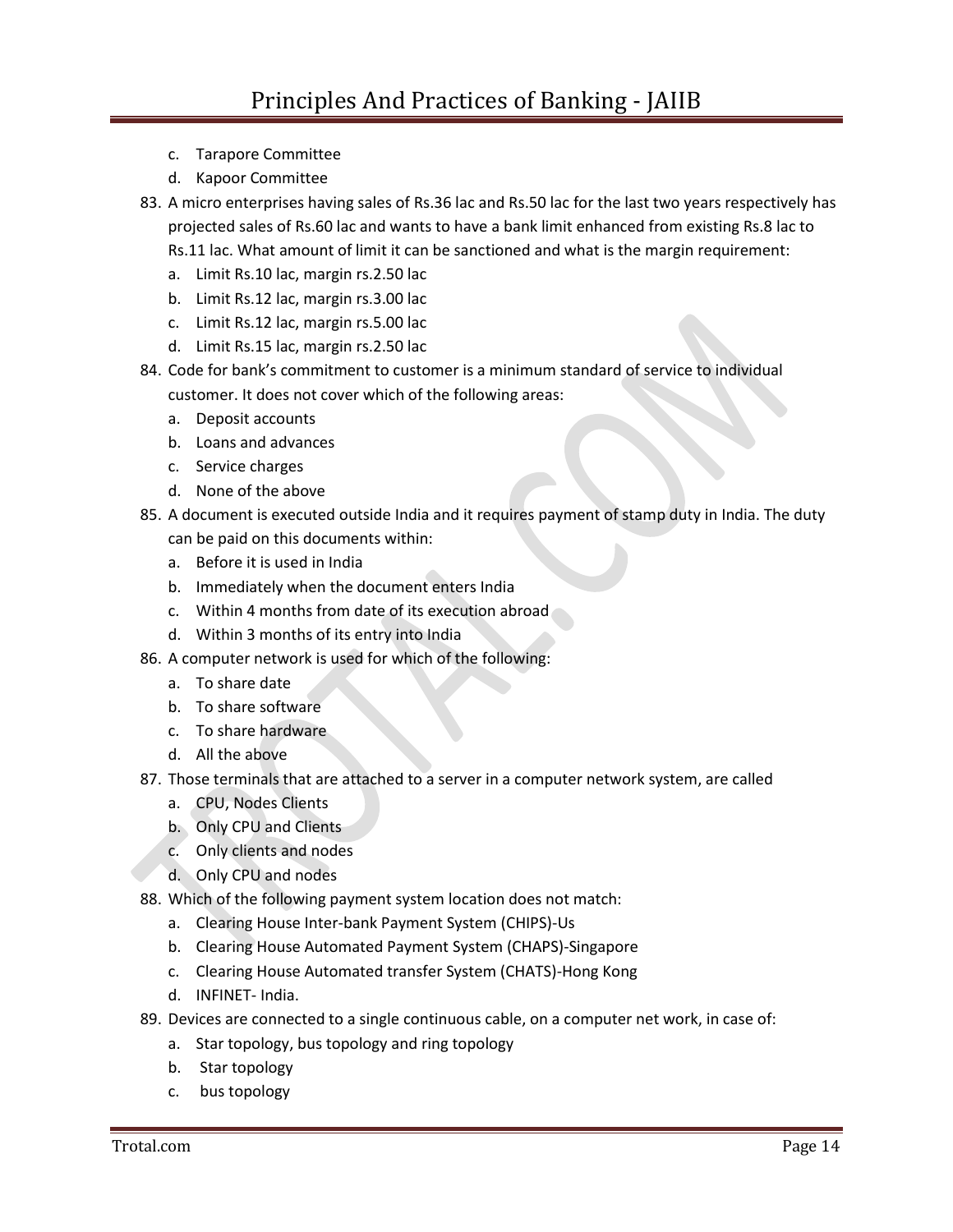- d. ring topology
- 90. which of the following is not an important features of local area network
	- a. an independent system is called node which is interconnected to LAN
	- b. there is generally one central node called 'server'
	- c. the way, the different types of services are handled by server depends upon topology and protocols
	- d. it can be used within limited wide area of say 10 Kms
- 91. Which of the following is not a feature of a core banking system?
	- a. Transaction are made on a central server
	- b. Transaction are made on-line as well as off-line
	- c. Branch automation module is incorporated
	- d. Branch is connected to a central host
- 92. An account in the name of minor M is opened by his father as 'M  $u/g$  of F'. Which of the following statements in this regard is not correct:
	- a. During minority account will be operated by guardian
	- b. On attaining majority, the account will be operated jointly by the guardian and the account holder, who has become major
	- c. If death of guardian during minority takes place, next guardian will operate the account
	- d. Guardian can make nomination in this account
- 93. In a smart card the security features are (a) multiple pins (b) retinal pattern verification (c) dynamic signature verification (d) vein recognition:
- a. a and c only
- b. b and c only
- c. a, c and d only
- d. a to d all
- 94. an electronic purse may have humber of storage space:
	- a. one
	- b. two
	- c. six
	- d. several
- 95. the term 'audit trail' stands for
	- a. report submitted by the concerned auditors
	- b. data and record generated by the system administrator
	- c. chronological record of all events occurring in a system
	- d. all or any of the above
- 96. Section 19 (2) of Indian Partnership Act deals with which of the following aspects:
	- a. Relationship of partners
	- b. Liability of partners
	- c. Restrictions on use of implied authority by partners
	- d. Registration of a partnership firm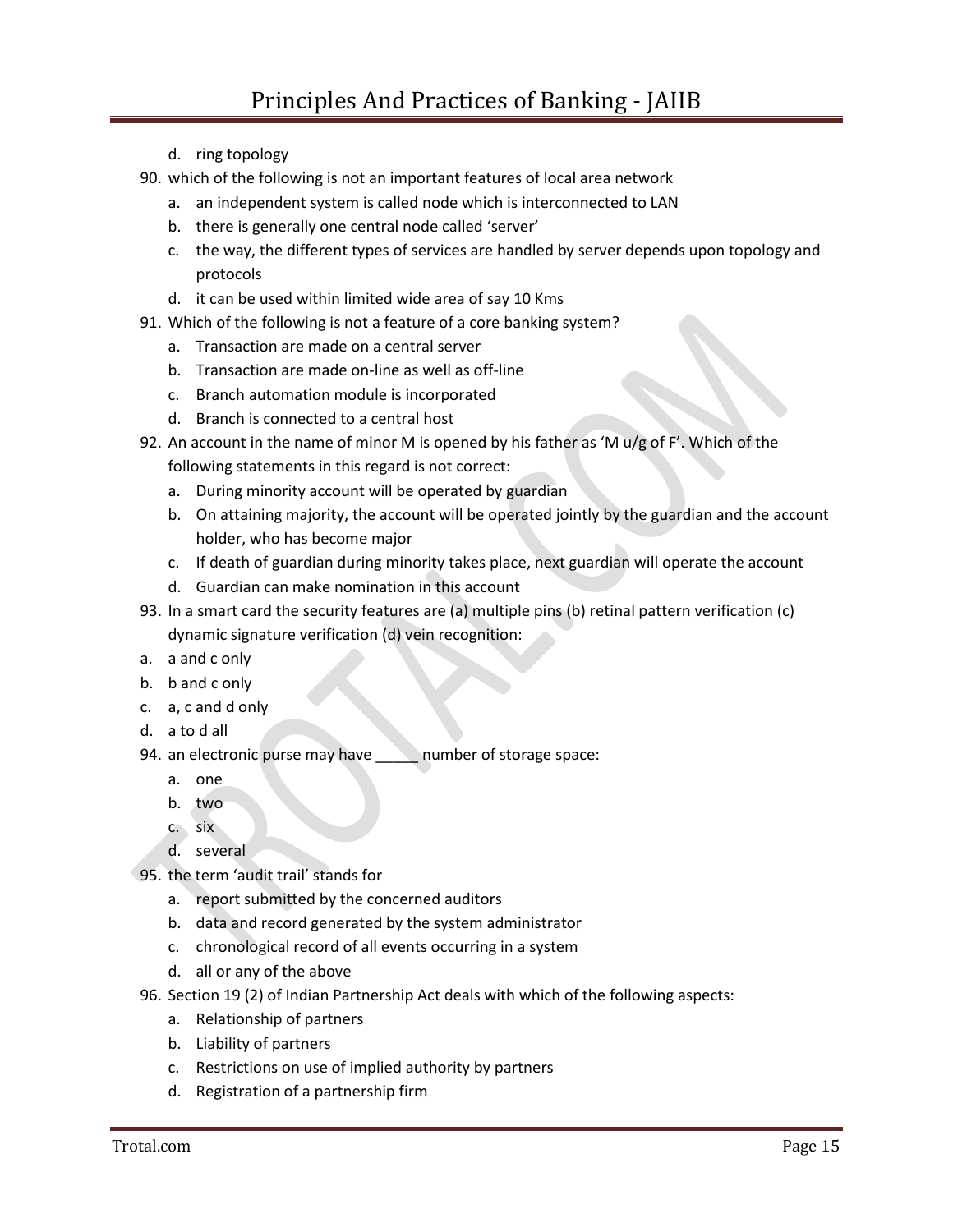- 97. Popular bank offers various services such as (a) saving bank accounts (b) recurring deposit account (c) credit card (d) demand draft. Which of these services to one product line:
	- a. A and b only
	- b. A to c only
	- c. B to d only
	- d. A, b and d only
- 98. Which of the following functions is not carried by a Modem:
	- a. Modulation of digital signals into analogue
	- b. Modulation of analogue signals into digital
	- c. Modulation of data into images
	- d. None of the above
- 99. A bank offers a facility to its credit card holders to use the unavailed balance in the credit card line as a personal loan at a lower rate of interest, where the customer feel that bank is offering something extra. This strategy of the bank is called:
	- a. Going rate pricing
	- b. Marginal cost pricing
	- c. Value pricing
	- d. Mark up pricing

100. In which of the following circumstances operation in a current account in the name a

- firm can be allowed:
- a. If one of the partners has become insolvent
- b. If one of the partners has given instructions to stop payment while others agree for operations
- c. If one of the partners has died and the remaining partners want the operations for winding up the business
- d. if no. of partners has reached 21 due to two minors having decided to become partners after attaining majority.

## Answer:

- 1. b
- 2. d
- 3. c
- 4. d
- 5. c
- 6. a
- 7. c
- 8. b
- 9. e
- 10. c
- 11. d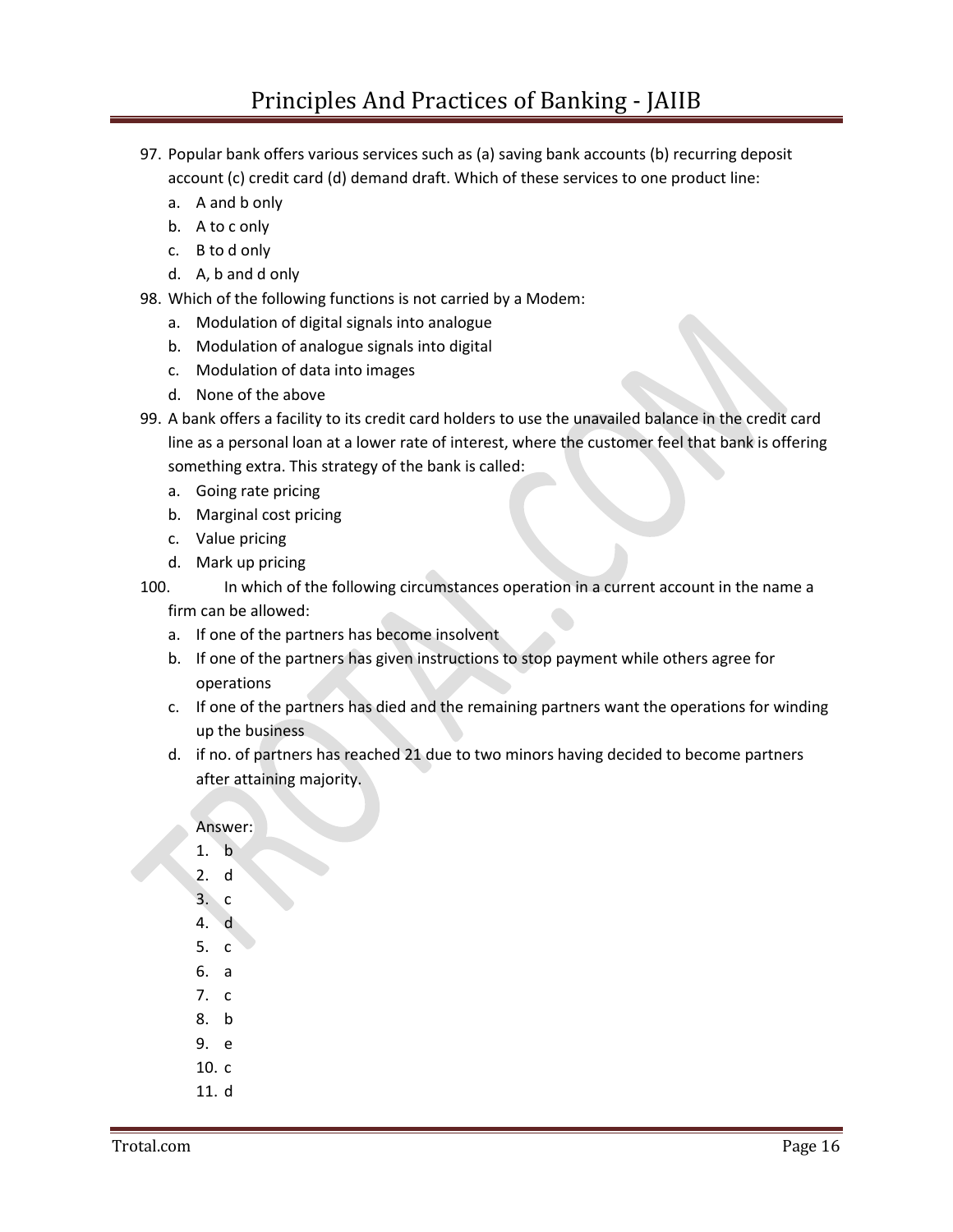| 12. c   |  |
|---------|--|
| 13. c   |  |
| 14. $c$ |  |
| 15. d   |  |
| 16. b   |  |
| 17. c   |  |
| 18. b   |  |
| 19. c   |  |
| 20. b   |  |
| 21. c   |  |
| 22. a   |  |
| 23.c    |  |
| 24. c   |  |
| 25. a   |  |
| 26. b   |  |
| 27. a   |  |
| 28. a   |  |
| 29. d   |  |
| 30. c   |  |
| 31. c   |  |
| 32. b   |  |
| 33. c   |  |
| 34. d   |  |
| 35. a   |  |
| 36. a   |  |
| 37. d   |  |
| 38. d   |  |
| 39. b   |  |
| 40. a   |  |
| 41. c   |  |
| 42. b   |  |
| 43. c   |  |
| 44. a   |  |
| 45. c   |  |
| 46. d   |  |
| 47. b   |  |
| 48. a   |  |
| 49. d   |  |
| 50. b   |  |
| 51. d   |  |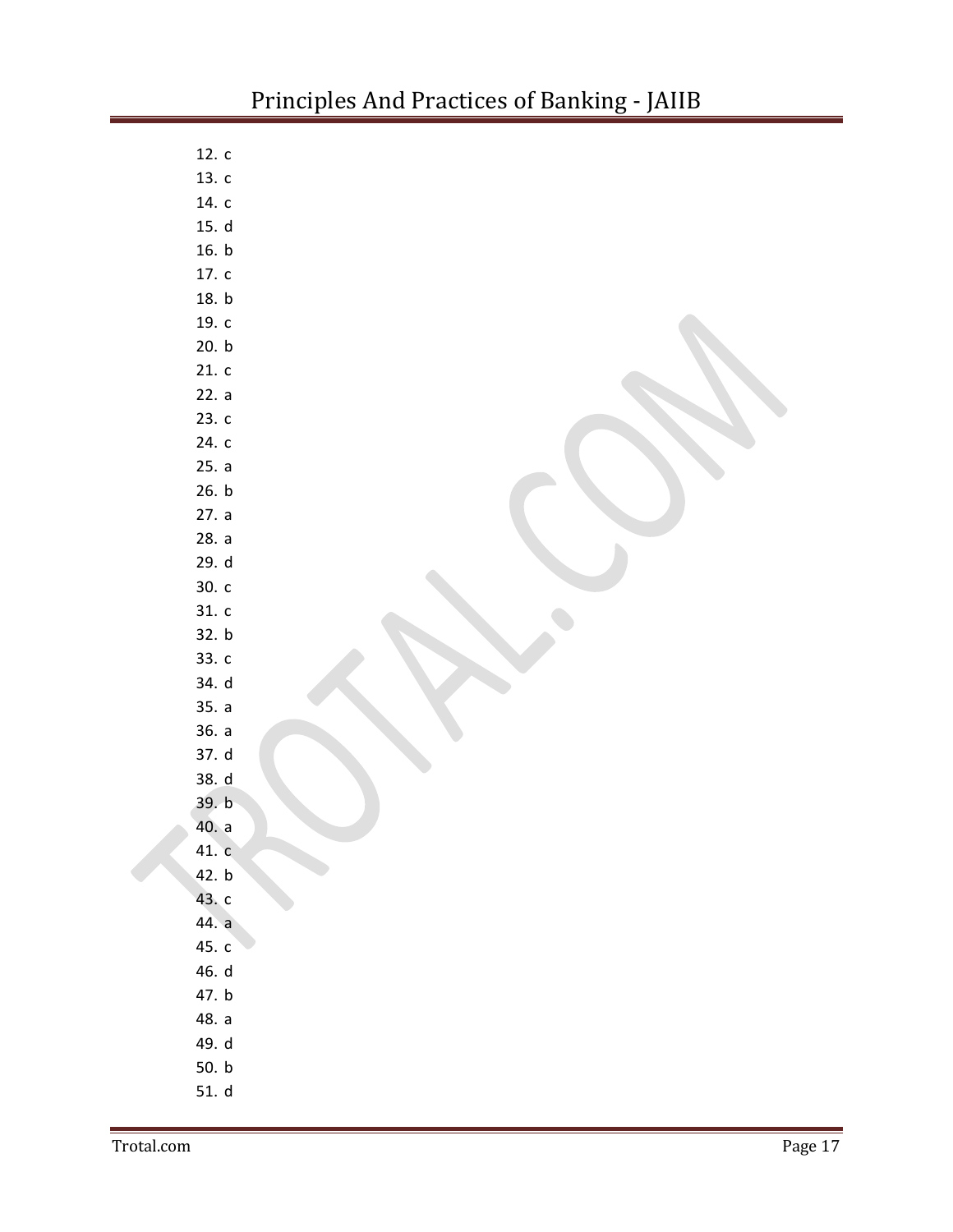